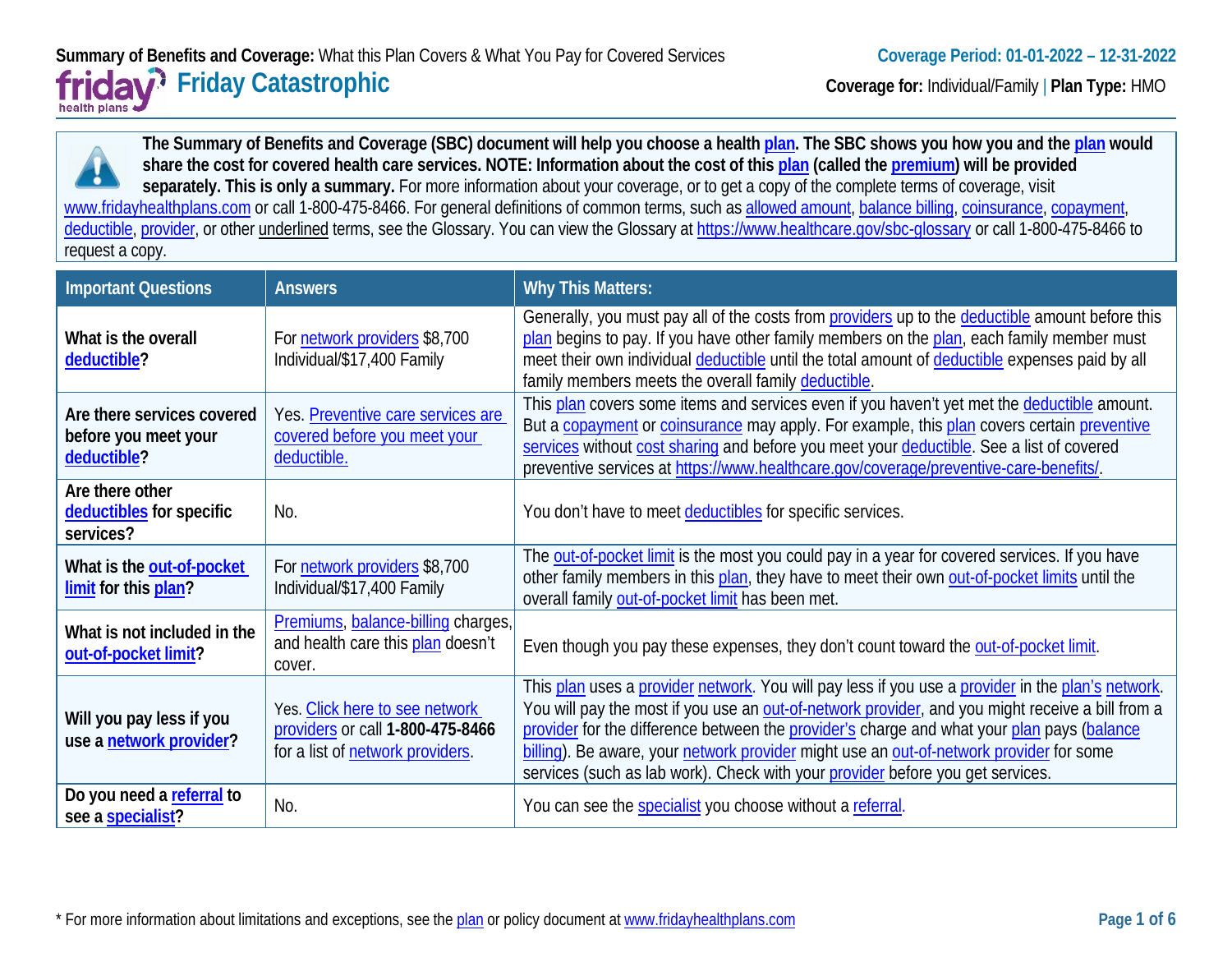All **[copayment](https://www.healthcare.gov/sbc-glossary/#copayment)** and **[coinsurance](https://www.healthcare.gov/sbc-glossary/#coinsurance)** costs shown in this chart are after your **[deductible](https://www.healthcare.gov/sbc-glossary/#deductible)** has been met, if a **[deductible](https://www.healthcare.gov/sbc-glossary/#deductible)** applies.  $\blacktriangle$ 

| <b>Common Medical</b>                                                                   |                                                     | <b>What You Will Pay</b>                            |                                                    | Limitations, Exceptions, & Other Important                                                                                                                                                                                                                       |  |
|-----------------------------------------------------------------------------------------|-----------------------------------------------------|-----------------------------------------------------|----------------------------------------------------|------------------------------------------------------------------------------------------------------------------------------------------------------------------------------------------------------------------------------------------------------------------|--|
| <b>Event</b>                                                                            | <b>Services You May Need</b>                        | <b>Network Provider</b><br>(You will pay the least) | Out-of-Network Provider<br>(You will pay the most) | <b>Information</b>                                                                                                                                                                                                                                               |  |
|                                                                                         | Primary care visit to treat an<br>injury or illness | 0% coinsurance                                      | Not covered                                        | \$0 copay applies for first 3 visits, then subject<br>to deductible and OOP max                                                                                                                                                                                  |  |
| If you visit a health                                                                   | <b>Specialist visit</b>                             | 0% coinsurance                                      | Not covered                                        |                                                                                                                                                                                                                                                                  |  |
| care provider's office<br>or clinic                                                     | Preventive care/screening/<br>immunization          | No Charge                                           | Not covered                                        | You may have to pay for services that are not<br>preventive. Ask your provider if the services<br>needed are preventive. Then check what your<br>plan will pay for.                                                                                              |  |
| If you have a test                                                                      | Diagnostic test (x-ray, blood work)                 | 0% coinsurance                                      | Not covered                                        | For some diagnostic and imaging services,<br>preauthorization may be required.                                                                                                                                                                                   |  |
|                                                                                         | Imaging (CT/PET scans, MRIs)                        | 0% coinsurance                                      | Not covered                                        | For some diagnostic and imaging services,<br>preauthorization may be required.                                                                                                                                                                                   |  |
| If you need drugs to<br>treat your illness or<br>condition                              | Generic drugs (Tier 1)                              | 0% coinsurance                                      | Not covered                                        | Applies to formulary preferred generic only.<br>Up to 30-day supply Retail and up to 90-day<br>supply Retail & Mail Order, except narcotics<br>and Specialty drugs. ACA Preventive Care<br>medications are provided with no cost<br>sharing, regardless of tier. |  |
| More information about                                                                  | Preferred brand drugs (Tier 3)                      | 0% coinsurance                                      | Not covered                                        | Applies to formulary preferred brand only.                                                                                                                                                                                                                       |  |
| prescription drug<br>coverage is available<br>$\overline{at}$<br>www.fridayhealthplans. | Non-preferred drugs (Tier 2 & 4)                    | 0% coinsurance                                      | Not covered                                        | Applies to formulary non-preferred brand,<br>non-preferred generic and non-preferred<br>specialty.                                                                                                                                                               |  |
| com.                                                                                    | <b>Specialty drugs (Tier 5)</b>                     | 0% coinsurance                                      | Not covered                                        | Applies to formulary specialty only. Some<br>specialty medications are available in other<br>tiers. Not all specialty drugs are covered, and<br>preauthorization may be required. See your<br>policy documents for details.                                      |  |
| If you have outpatient<br>surgery                                                       | Facility fee (e.g., ambulatory<br>surgery center)   | 0% coinsurance                                      | Not covered                                        | Preauthorization may be required                                                                                                                                                                                                                                 |  |
|                                                                                         | Physician/surgeon fees                              | 0% coinsurance                                      | Not covered                                        | Preauthorization may be required                                                                                                                                                                                                                                 |  |
| If you need immediate<br>medical attention                                              | <b>Emergency room care</b>                          | 0% coinsurance                                      | 0% coinsurance                                     | You pay the same as In-network if it is an<br>emergency as defined in your plan.                                                                                                                                                                                 |  |

\* For more information about limitations and exceptions, see th[e plan](https://www.healthcare.gov/sbc-glossary/#plan) or policy document a[t www.fridayhealthplans.com](http://www.fridayhealthplans.com/) **Page 2 of 6**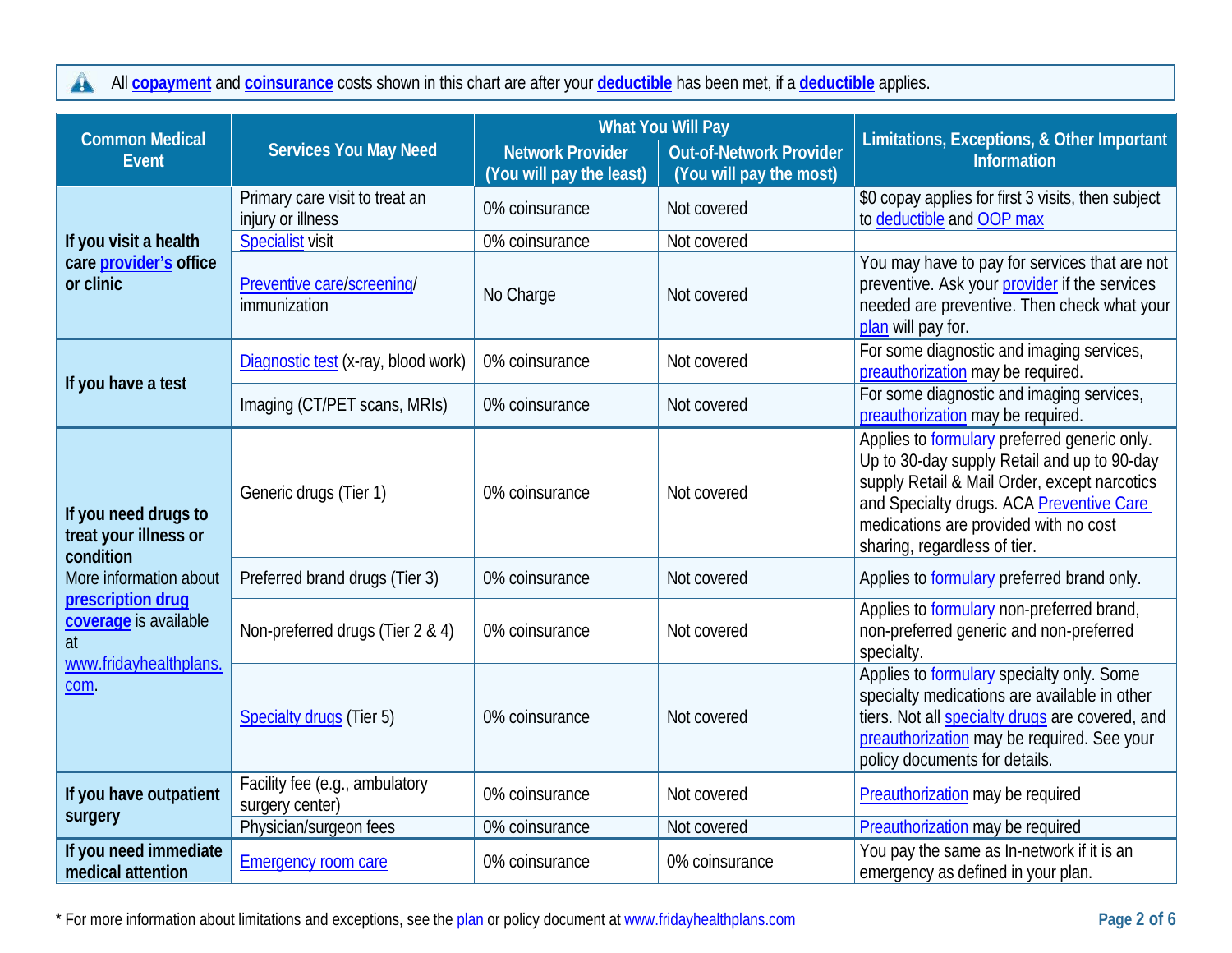| <b>Common Medical</b>                               |                                              | <b>What You Will Pay</b>                            |                                                           | Limitations, Exceptions, & Other Important                                                                                                                                                                                    |  |
|-----------------------------------------------------|----------------------------------------------|-----------------------------------------------------|-----------------------------------------------------------|-------------------------------------------------------------------------------------------------------------------------------------------------------------------------------------------------------------------------------|--|
| <b>Event</b>                                        | <b>Services You May Need</b>                 | <b>Network Provider</b><br>(You will pay the least) | <b>Out-of-Network Provider</b><br>(You will pay the most) | <b>Information</b>                                                                                                                                                                                                            |  |
|                                                     | <b>Emergency medical transportation</b>      | 0% coinsurance                                      | 0% coinsurance                                            | You pay the same as In-network if it is an<br>emergency as defined in your plan.                                                                                                                                              |  |
|                                                     | <b>Urgent care</b>                           | 0% coinsurance                                      | 0% coinsurance                                            | None                                                                                                                                                                                                                          |  |
| If you have a hospital                              | Facility fee (e.g., hospital room)           | 0% coinsurance                                      | Not covered                                               | Preauthorization is required, unless for<br>emergency.                                                                                                                                                                        |  |
| stay                                                | Physician/surgeon fees                       | 0% coinsurance                                      | Not covered                                               | Preauthorization is required, unless for<br>emergency.                                                                                                                                                                        |  |
| If you need mental<br>health, behavioral            | <b>Outpatient services</b>                   | 0% coinsurance                                      | Not covered                                               | All inpatient for Severe Mental Illness or<br>Substance Abuse require preauthorization.                                                                                                                                       |  |
| health, or substance<br>abuse services              | Inpatient services                           | 0% coinsurance                                      | Not covered                                               | All inpatient for Severe Mental Illness or<br>Substance Abuse require preauthorization.                                                                                                                                       |  |
|                                                     | Office visits                                | 0% coinsurance                                      | Not covered                                               | Cost sharing does not apply for preventive<br>services.                                                                                                                                                                       |  |
| If you are pregnant                                 | Childbirth/delivery professional<br>services | 0% coinsurance                                      | Not covered                                               | Maternity care may include tests and services<br>described elsewhere in the SBC (i.e.,<br>ultrasound).                                                                                                                        |  |
|                                                     | Childbirth/delivery facility<br>services     | 0% coinsurance                                      | Not covered                                               | Maternity care may include tests and services<br>described elsewhere in the SBC (i.e.,<br>ultrasound).                                                                                                                        |  |
|                                                     | Home health care                             | 0% coinsurance                                      | Not covered                                               | Preauthorization is required.                                                                                                                                                                                                 |  |
|                                                     | <b>Rehabilitation services</b>               | 0% coinsurance                                      | Not covered                                               | Limited to 2 months of inpatient services and<br>20 outpatient visits per therapy per Plan Year                                                                                                                               |  |
|                                                     | <b>Habilitation services</b>                 | 0% coinsurance                                      | Not covered                                               | Limited to 2 months of inpatient services and<br>20 outpatient visits per therapy per Plan Year                                                                                                                               |  |
| If you need help                                    | Skilled nursing care                         | 0% coinsurance                                      | Not covered                                               | Limited to 100 days per Plan Year.<br>Preauthorization may be required.                                                                                                                                                       |  |
| recovering or have<br>other special health<br>needs | Durable medical equipment                    | 0% coinsurance                                      | Not covered                                               | Only <b>Durable medical equipment</b> considered<br>standard and/or basic as defined by nationally<br>recognized guidelines are covered.<br>Preauthorization may be required.                                                 |  |
|                                                     | <b>Hospice services</b>                      | 0% coinsurance                                      | Not covered                                               | Benefits for <b>Hospice services</b> for care of a<br>terminally ill Member with a life expectancy of<br>six months or less. No authorization for first 6<br>months, prior authorization required for<br>subsequent 6 months. |  |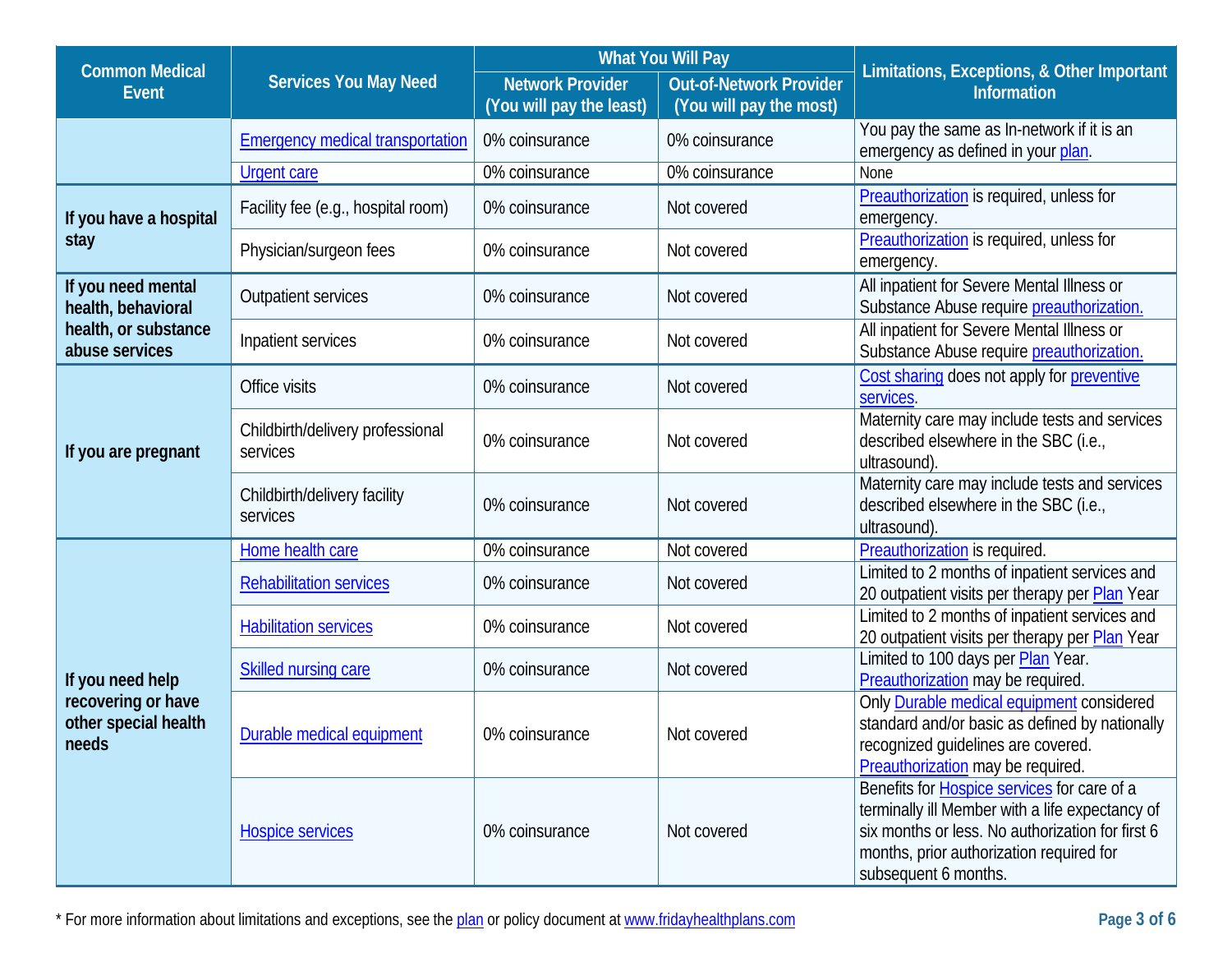| <b>Common Medical</b> | <b>Services You May Need</b> | What You Will Pay                                        |                                                           | Limitations, Exceptions, & Other Important                                        |
|-----------------------|------------------------------|----------------------------------------------------------|-----------------------------------------------------------|-----------------------------------------------------------------------------------|
| Event                 |                              | Network Provider<br>(You will pay the least) $\parallel$ | <b>Out-of-Network Provider</b><br>(You will pay the most) | <b>Information</b>                                                                |
|                       | Children's eye exam          | \$0 copay/visit                                          | Not covered                                               | Deductible waived. Limited to 1 exam per Plan<br>Year                             |
| If your child needs   | Children's glasses           | 0% coinsurance                                           | Not covered                                               | Limited to 1 pair every 24 months                                                 |
| dental or eye care    | Children's dental check-up   | Not covered                                              | Not covered                                               | Pediatric dental coverage can be purchased<br>separately as a stand-alone policy. |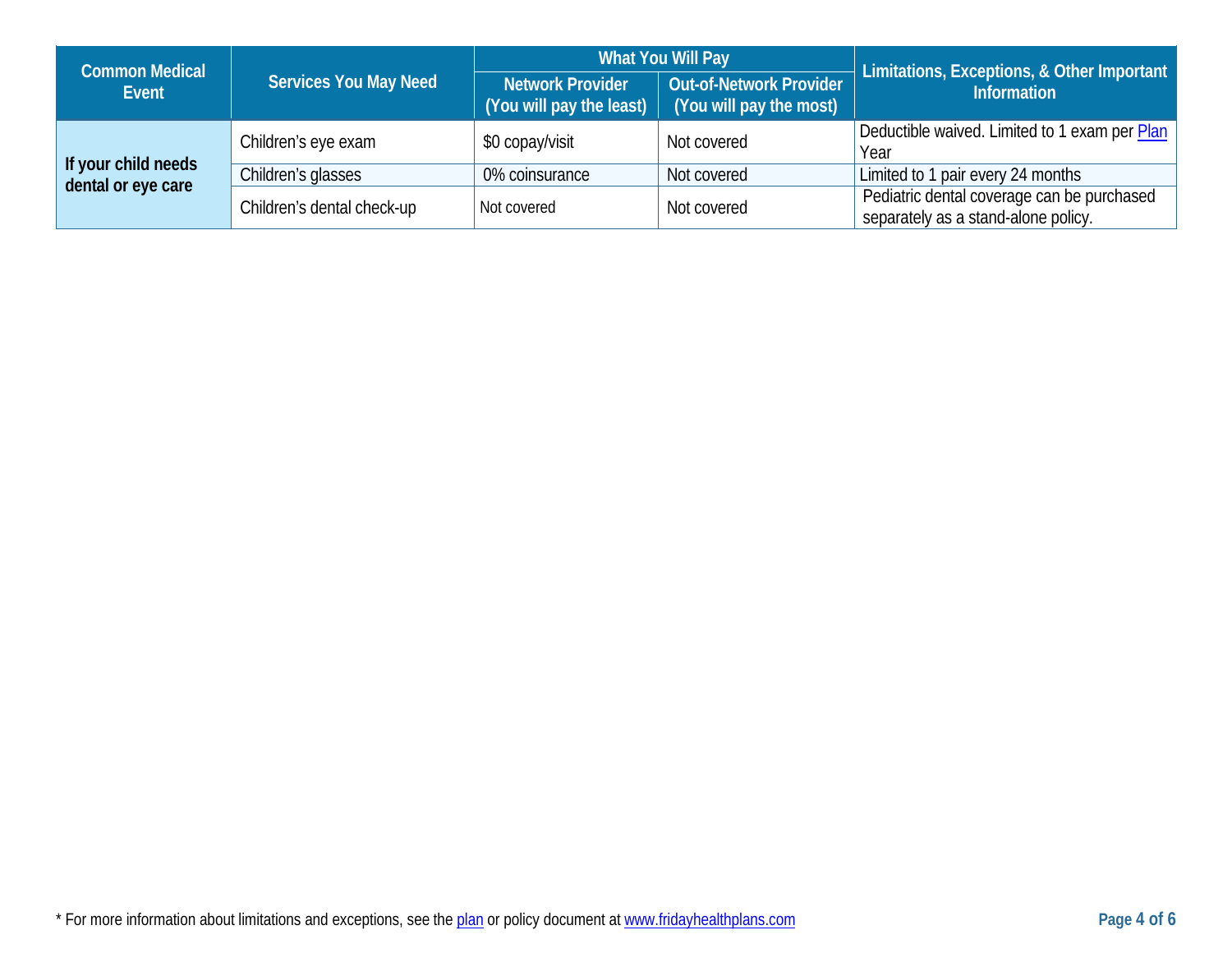| <b>Excluded Services &amp; Other Covered Services:</b>                                                                                           |                                                                                                                              |                                                                         |  |
|--------------------------------------------------------------------------------------------------------------------------------------------------|------------------------------------------------------------------------------------------------------------------------------|-------------------------------------------------------------------------|--|
| Services Your Plan Generally Does NOT Cover (Check your policy or plan document for more information and a list of any other excluded services.) |                                                                                                                              |                                                                         |  |
| Abortion<br>Acupuncture<br><b>Cosmetic Surgery</b><br>$\bullet$<br>Dental Care (Adult)                                                           | Hearing Aids (Adult)<br>Long Term Care<br>Non-Emergency Care (outside US)                                                    | Routine Eye Care (Adult)<br>• Routine Foot Care<br>Weight Loss Programs |  |
|                                                                                                                                                  | Other Covered Services (Limitations may apply to these services. This isn't a complete list. Please see your plan document.) |                                                                         |  |
| <b>Bariatric Surgery</b><br>Chiropractic Care                                                                                                    | Hearing Aids (children)<br><b>Infertility Treatment</b>                                                                      | Private-duty Nursing<br>$\bullet$                                       |  |

Your Rights to Continue Coverage: There are agencies that can help if you want to continue your coverage after it ends. The contact information for those agencies is: Colorado Department of Insurance at 1-800-930-3745. Other coverage options may be available to you, too, including buying individual insurance coverage through the [Health Insurance](https://www.healthcare.gov/sbc-glossary/#health-insurance) [Marketplace.](https://www.healthcare.gov/sbc-glossary/#marketplace) For more information about the [Marketplace,](https://www.healthcare.gov/sbc-glossary/#marketplace) visi[t www.HealthCare.gov](http://www.healthcare.gov/) or call 1-800-318-2596.

Your Grievance and Appeals Rights: There are agencies that can help if you have a complaint against your [plan](https://www.healthcare.gov/sbc-glossary/#plan) for a denial of a [claim.](https://www.healthcare.gov/sbc-glossary/#claim) This complaint is called a [grievance](https://www.healthcare.gov/sbc-glossary/#grievance) or [appeal.](https://www.healthcare.gov/sbc-glossary/#appeal) For more information about your rights, look at the explanation of benefits you will receive for that medical [claim.](https://www.healthcare.gov/sbc-glossary/#claim) Your [plan](https://www.healthcare.gov/sbc-glossary/#plan) documents also provide complete information on how to submit a [claim,](https://www.healthcare.gov/sbc-glossary/#claim) [appeal,](https://www.healthcare.gov/sbc-glossary/#appeal) or a [grievance](https://www.healthcare.gov/sbc-glossary/#grievance) for any reason to your [plan.](https://www.healthcare.gov/sbc-glossary/#plan) For more information about your rights, this notice, or assistance, contact: Friday Health Plans, **1-800-475-8466.**

### **Does this plan provide Minimum Essential Coverage? Yes.**

[Minimum Essential Coverage](https://www.healthcare.gov/sbc-glossary/#minimum-essential-coverage) generally include[s plans,](https://www.healthcare.gov/sbc-glossary/#plan) [health insurance](https://www.healthcare.gov/sbc-glossary/#health-insurance) available through the [Marketplace](https://www.healthcare.gov/sbc-glossary/#marketplace) or other individual market policies, Medicare, Medicaid, CHIP, TRICARE, and certain other coverage. If you are eligible for certain types of [Minimum Essential Coverage,](https://www.healthcare.gov/sbc-glossary/#minimum-essential-coverage) you may not be eligible for the [premium tax credit.](https://www.healthcare.gov/sbc-glossary/#premium-tax-credits)

**Does this plan meet the Minimum Value Standards? Yes.**

If you[r plan](https://www.healthcare.gov/sbc-glossary/#plan) doesn't meet the [Minimum Value Standards,](https://www.healthcare.gov/sbc-glossary/#minimum-value-standard) you may be eligible for [a premium tax credit](https://www.healthcare.gov/sbc-glossary/#premium-tax-credits) to help you pay for a [plan](https://www.healthcare.gov/sbc-glossary/#plan) through the [Marketplace.](https://www.healthcare.gov/sbc-glossary/#marketplace)

## **Language Access Services:**

Spanish (Español): Para obtener asistencia en Español, llame al 1-888-338-5514. Tagalog (Tagalog): Kung kailangan ninyo ang tulong sa Tagalog tumawag sa 1-888-338-5514. Chinese (中文): 如果需要中文的帮助, 请拨打这个号码 1-888-338-5514. Navajo (Dine): Dinek'ehgo shika at'ohwol ninisingo, kwiijigo holne' 1-888-338-5514.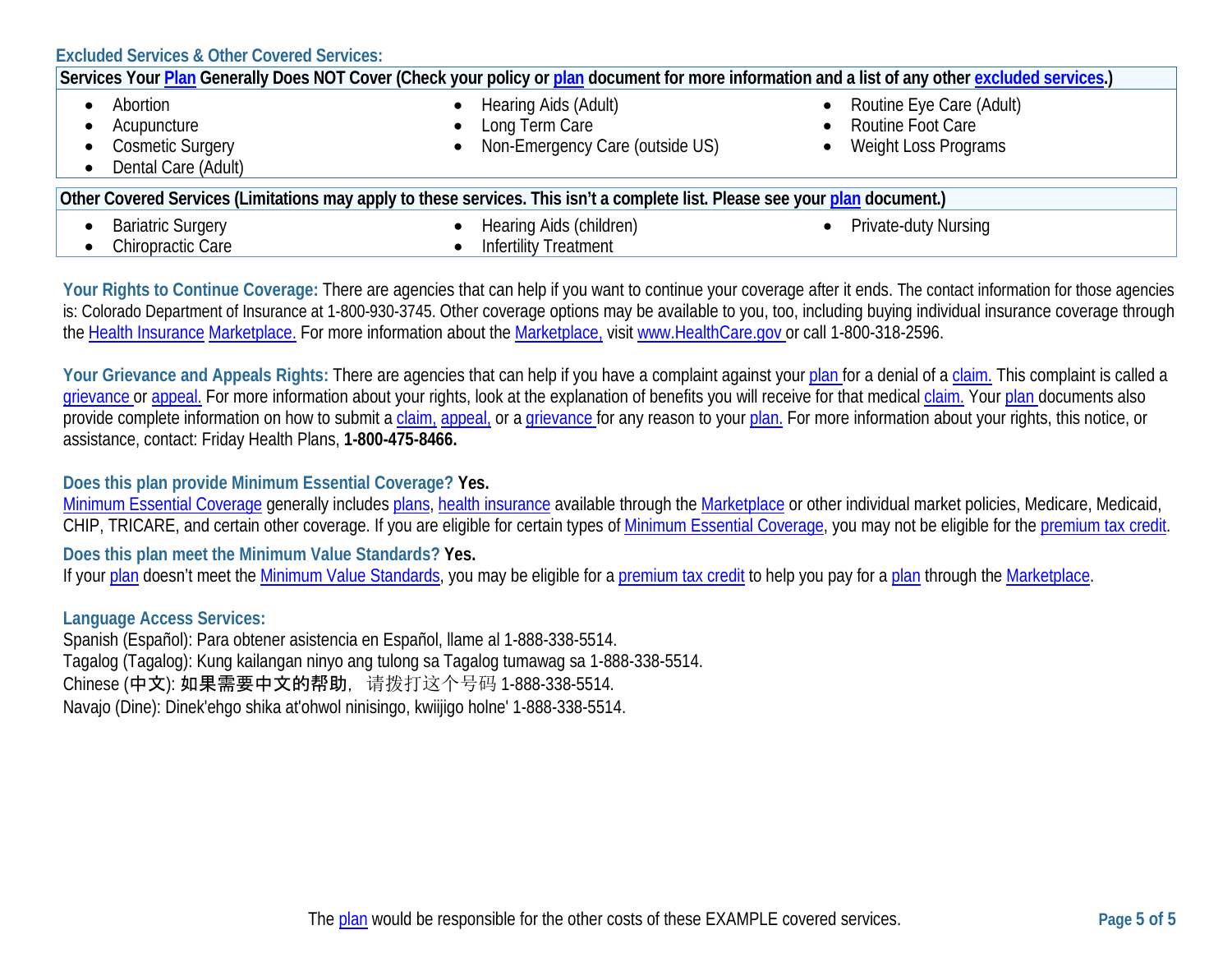*To see examples of how this [plan](https://www.healthcare.gov/sbc-glossary/#plan) might cover costs for a sample medical situation, see the next section.*

**About these Coverage Examples:**



**This is not a cost estimator.** Treatments shown are just examples of how this [plan](https://www.healthcare.gov/sbc-glossary/#plan) might cover medical care. Your actual costs will be different depending on the actual care you receive, the prices your [providers](https://www.healthcare.gov/sbc-glossary/#provider) charge, and many other factors. Focus on the [cost-sharing](https://www.healthcare.gov/sbc-glossary/#cost-sharing) amounts [\(deductibles,](https://www.healthcare.gov/sbc-glossary/#deductible) [copayments](https://www.healthcare.gov/sbc-glossary/#copayment) and [coinsurance\)](https://www.healthcare.gov/sbc-glossary/#coinsurance) and [excluded services](https://www.healthcare.gov/sbc-glossary/#excluded-services) under the [plan.](https://www.healthcare.gov/sbc-glossary/#plan) Use this information to compare the portion of costs you might pay under different health [plans.](https://www.healthcare.gov/sbc-glossary/#plan) Please note these coverage examples are based on self-only coverage.

# **Peg is Having a Baby** (9 months of in-network pre-natal care and a hospital delivery)

| The plan's overall deductible            | \$8,700 |
|------------------------------------------|---------|
| Specialist coinsurance                   | $0\%$   |
| <b>E</b> Hospital (facility) coinsurance | $0\%$   |
| Other coinsurance                        | $0\%$   |

**This EXAMPLE event includes services like:** [Specialist](https://www.healthcare.gov/sbc-glossary/#specialist) office visits *(prenatal care)* Childbirth/Delivery Professional Services Childbirth/Delivery Facility Services [Diagnostic tests](https://www.healthcare.gov/sbc-glossary/#diagnostic-test) *(ultrasounds and blood work)* [Specialist](https://www.healthcare.gov/sbc-glossary/#specialist) visit *(anesthesia)*

| <b>Total Example Cost</b>       | \$12,700 |  |
|---------------------------------|----------|--|
| In this example, Peg would pay: |          |  |
| Cost Sharing                    |          |  |
| <b>Deductibles</b>              | \$8,700  |  |
| Copayments                      | \$0      |  |
| Coinsurance                     | \$0      |  |
| What isn't covered              |          |  |
| Limits or exclusions            | \$60     |  |
| The total Peg would pay is      | \$8,760  |  |

**Managing Joe's Type 2 Diabetes**  (a year of routine in-network care of a wellcontrolled condition)

| The plan's overall deductible   | \$8,700 |
|---------------------------------|---------|
| Specialist coinsurance          | $0\%$   |
| Hospital (facility) coinsurance | $0\%$   |
| Other coinsurance               | 0%      |

**This EXAMPLE event includes services like:** [Primary care physician](https://www.healthcare.gov/sbc-glossary/#primary-care-physician) office visits *(including disease education)* [Diagnostic tests](https://www.healthcare.gov/sbc-glossary/#diagnostic-test) *(blood work)* [Prescription drugs](https://www.healthcare.gov/sbc-glossary/#prescription-drugs) [Durable medical equipment](https://www.healthcare.gov/sbc-glossary/#durable-medical-equipment) *(glucose meter)*

| <b>Total Example Cost</b>       | \$5,600 |
|---------------------------------|---------|
| In this example, Joe would pay: |         |
| Cost Sharing                    |         |
| <b>Deductibles</b>              | \$5,200 |
| Copayments                      | \$0     |
| Coinsurance                     | \$0     |
| What isn't covered              |         |
| Limits or exclusions            | \$20    |
| The total Joe would pay is      | \$5,220 |

# **Mia's Simple Fracture** (in-network emergency room visit and follow up care)

| The plan's overall deductible   | \$8,700 |
|---------------------------------|---------|
| Specialist coinsurance          | 0%      |
| Hospital (facility) coinsurance | $0\%$   |
| Other coinsurance               | $0\%$   |

## **This EXAMPLE event includes services like:**

[Emergency room care](https://www.healthcare.gov/sbc-glossary/#emergency-room-care-emergency-services) *(including medical supplies)* [Diagnostic test](https://www.healthcare.gov/sbc-glossary/#diagnostic-test) (*x-ray*) [Durable medical equipment](https://www.healthcare.gov/sbc-glossary/#durable-medical-equipment) *(crutches)* [Rehabilitation services](https://www.healthcare.gov/sbc-glossary/#rehabilitation-services) *(physical therapy)*

### **In this example, Mia would pay:**

| Cost Sharing               |         |  |
|----------------------------|---------|--|
| <b>Deductibles</b>         | \$2,800 |  |
| Copayments                 | \$0     |  |
| Coinsurance                | \$0     |  |
| What isn't covered         |         |  |
| Limits or exclusions       | \$0     |  |
| The total Mia would pay is | \$2,800 |  |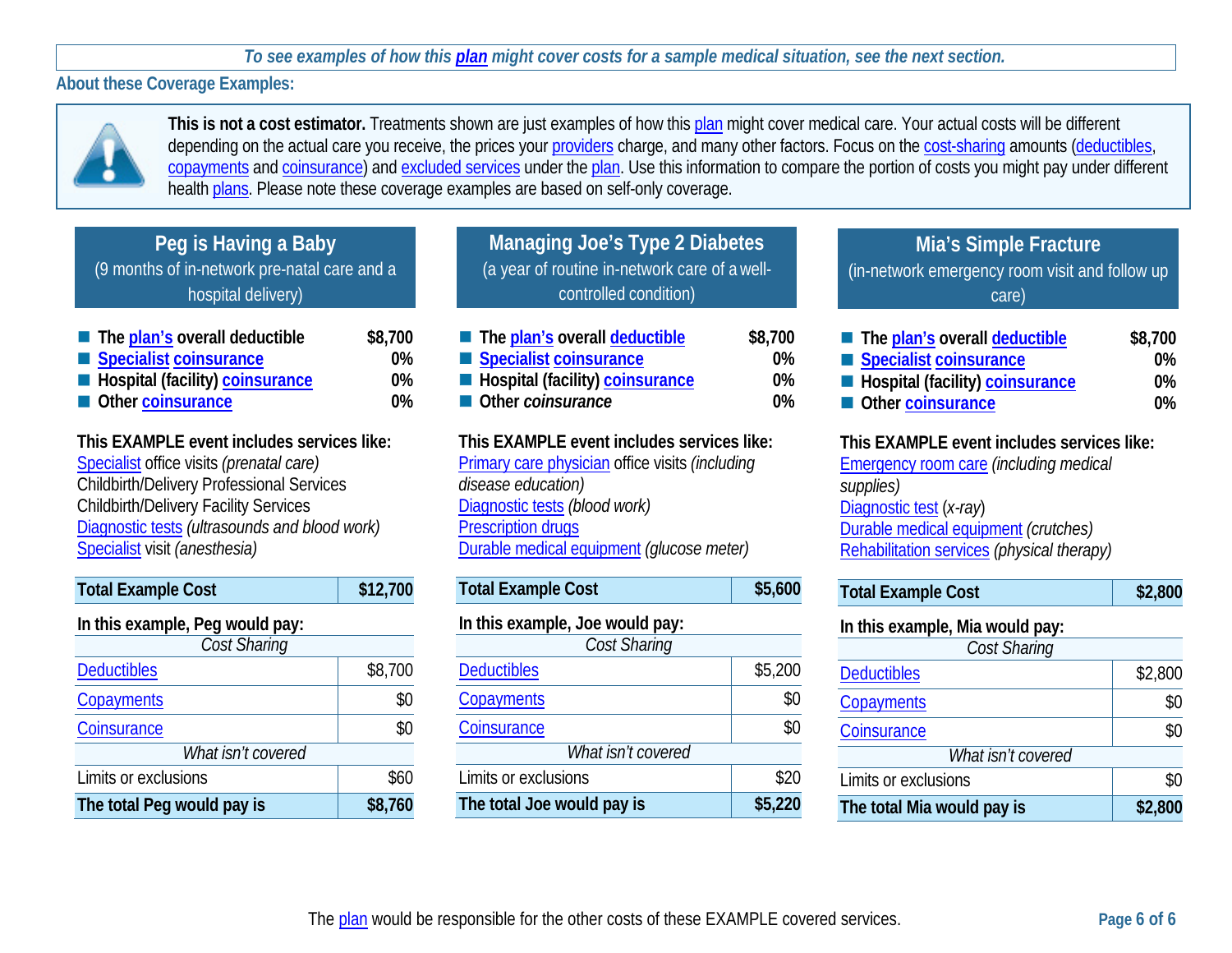#### **Multi-Language Insert Multi-language Interpreter Services**

**Spanish:** Si usted, o alguien a quien usted está ayudando, tiene preguntas acerca de Friday Health Plans, tiene derecho a obtener ayuda e información en su idioma sin costo alguno. Para hablar con un intérprete, llame al 1-800-475-8466.

Vietnamese: Nếu quý vị, hay ngườmà quý vị đang giúp đỡ có câu hỏ vềFriday Health Plans, quý vị sẽcó quyền được giúp và có thêm thông tin bằng ngôn ngữcủa mình miễn phí. Đểnói chuyện với một thông dịch viên, xin gọi 1-800-475-8466.

Chinese: 如果您, 或您正在幫助的人, 有關於 Friday Health Plans方面的問題, 您有權利免費以您的母語得到幫助和訊息 想要跟一位翻譯員通話, 請致電 1-800-475-8466.

**Korean:** 만약 귀하 또는 귀하가 돕고 있는 어떤 사람이 Friday Health Plans 에 관해서 질문이 있다면 귀하는 그러한 도움과 정보를 귀하의 언어로 비용 부담없이 얻을 수 있는 권리가 있습니다. 그렇게 통역사와 얘기하기 위해서는 1-800-475-8466 로 전화하십시오.

**Russian:** Если у вас или лица, которому вы помогаете, имеются вопросы по поводу Friday Health Plans, то вы имеете право на бесплатное получение помощи и информации на вашем языке. Для разговора с переводчиком позвоните по телефону 1-800-475-8466.

**Amharic:** እርስዎ፣ ወይም እርስዎ የሚያግዙት ግለሰብ፣ ስለ Friday Health Plans ጥያቄ ካላችሁ፣ ያለ ምንም ክፍያ በቋንቋዎ እርዳታና መረጃ የማግኘት መብት አላችሁ። ከአስተርጓሚ ጋር ለመነጋገር፣ 1-800- 475-8466 ይደውሉ።

مترجم عم للتحدث .ةفلكت ایة دون من بلغتك الضروریة والمعلومات المساعدة ىلع الحصول يف 1-800-475-8466 بخصوص أسئلة تساعده شخص لدى أو لدیك كان إن Plans Health Friday الحق فلدیك **:Arabic** بـ اتصل

**German:** Falls Sie oder jemand, dem Sie helfen, Fragen zum Friday Health Plans haben, haben Sie das Recht, kostenlose Hilfe und Informationen in Ihrer Sprache zu erhalten. Um mit einem Dolmetscher zu sprechen, rufen Sie bitte die Nummer 1-800-475-8466 an.

**French:** Si vous, ou quelqu'un que vous êtes en train d'aider, a des questions à propos de Friday Health Plans, vous avez le droit d'obtenir de l'aide et l'information dans votre langue à aucun coût. Pour parler à un interprète, appelez 1-800-475-8466.

Napali: यिद तपाई अाफ्ना ला**िग आफै आवेदनको काम गद**ा, वा कसैलाई मद्दत गदा हानुहान्छ Friday Health Plans बारे प्राहा छन् भने आफ्नो मातृभाषामा िन:शुल्क सहायता वा जानकार पाउने अिधकार छ । दोभाषे (इन्टरप्रेटर) सँग कु रा गनऱ्परे 1-800-475-8466 मा फोन गनऱ्होस् ।

**Tagalog:** Kung ikaw, o ang iyong tinutulangan, ay may mga katanungan tungkol sa Friday Health Plans, may karapatan ka na makakuha ng tulong at impormasyon sa iyong wika ng walang gastos. Upang makausap ang isang tagasalin, tumawag sa 1-800-475-8466.

**Japanese:** ご本人様、またはお客様の身の回りの方でも、Friday Health Plans についてご質問がございましたら、ご希望の言語でサポートを受けたり 、情報を入手したりすることができます。料金はかかりません。通訳とお話される場合、1-800-475-8466 までお電話ください。